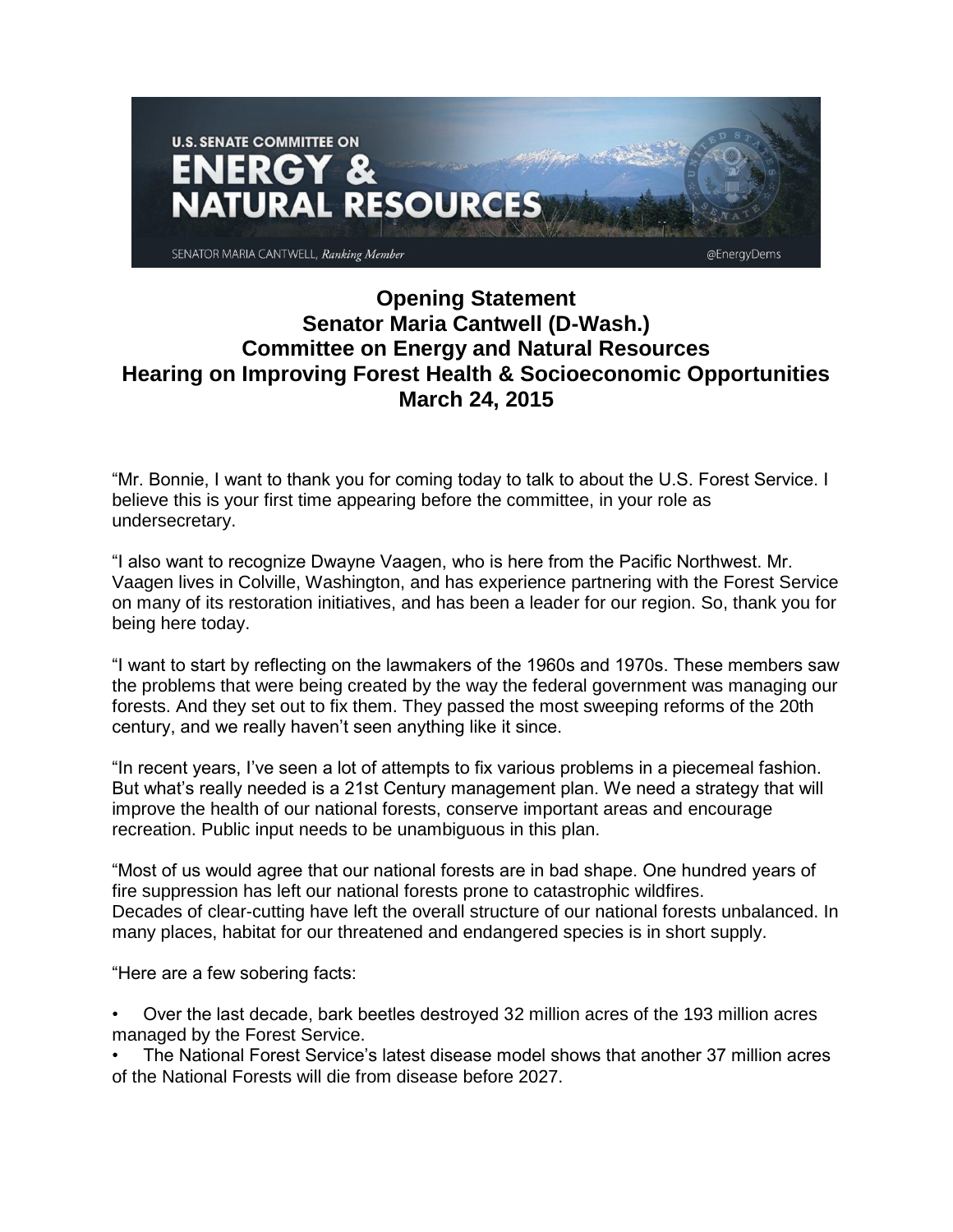• Here's another one. Another model shows that 58 million acres are at high risk of imminent burning in a catastrophic fire.

"As we talk about this, we'll need to assess how much of these percentages are related to a lack of management and how many are made more difficult by the changing climates.

"So how do we move forward? That's obviously the topic of today's hearing.

"We have serious challenges, and we need to address them in a shorter amount of time than the 100 years that it took us to get to this place. We need to be more efficient in ways to manage and restore our forests.

"To do that, the Forest Service needs to use management approaches that are different from the approaches of the last century, and previous approaches that have created the conditions today.

"In the last few years, we have seen restoration efforts take hold when the Forest Service has collaborated with stakeholders.

"I want to say, collaboration on watershed issues have been particularly important in the Pacific Northwest, where salmon receives and deserves so much attention. These collaborations around watershed management have been very helpful.

"Now, restoration projects need funding to move forward. As such, markets for forest products are critically important to the success of these projects. To expand forest restoration efforts, we need to expand markets. We have to figure out how to generate moderate-value products from low-value wood. And [how to] generate them at scales large enough to reduce the increasing devastation of wildfires. The increased use of crosslaminated timber and wood pellets could provide us with such an opportunity.

"I will say that the Forest Service really needs to also use different technologies. One example worth highlighting – just because later today we are also having a hearing in the Commerce Committee on this – one example is drones. Multiple organizations now have developed drones that can be used to reforest areas. Each of these drones would be able to plant about 36,000 trees per day, at 10 percent of the Forest Service's cost. After the devastating wildfires, like we had at the Carlton Complex, there's a need to stabilize and restore these areas.

"Overall, the Forest Service is working hard to restore the health of the forests. But, we can't try to measure the agency's success only in the amount harvested. We need to look at other things as well. The Forest Service must keep mills nearby. I've already talked about the importance of markets. But we also need to make sure we talk about stewardship and access to some of these smaller mills.

"Recreation on National Forests contributes \$13 billion to the economy, about 40 percent of the contribution to the economy.

"In conversations that will be unfolding, I believe recreation also deserves consideration in revitalizing and expanding recreation on our national forests. We had a hearing earlier about this and had a lot of questions for the Forest Service on just how difficult or